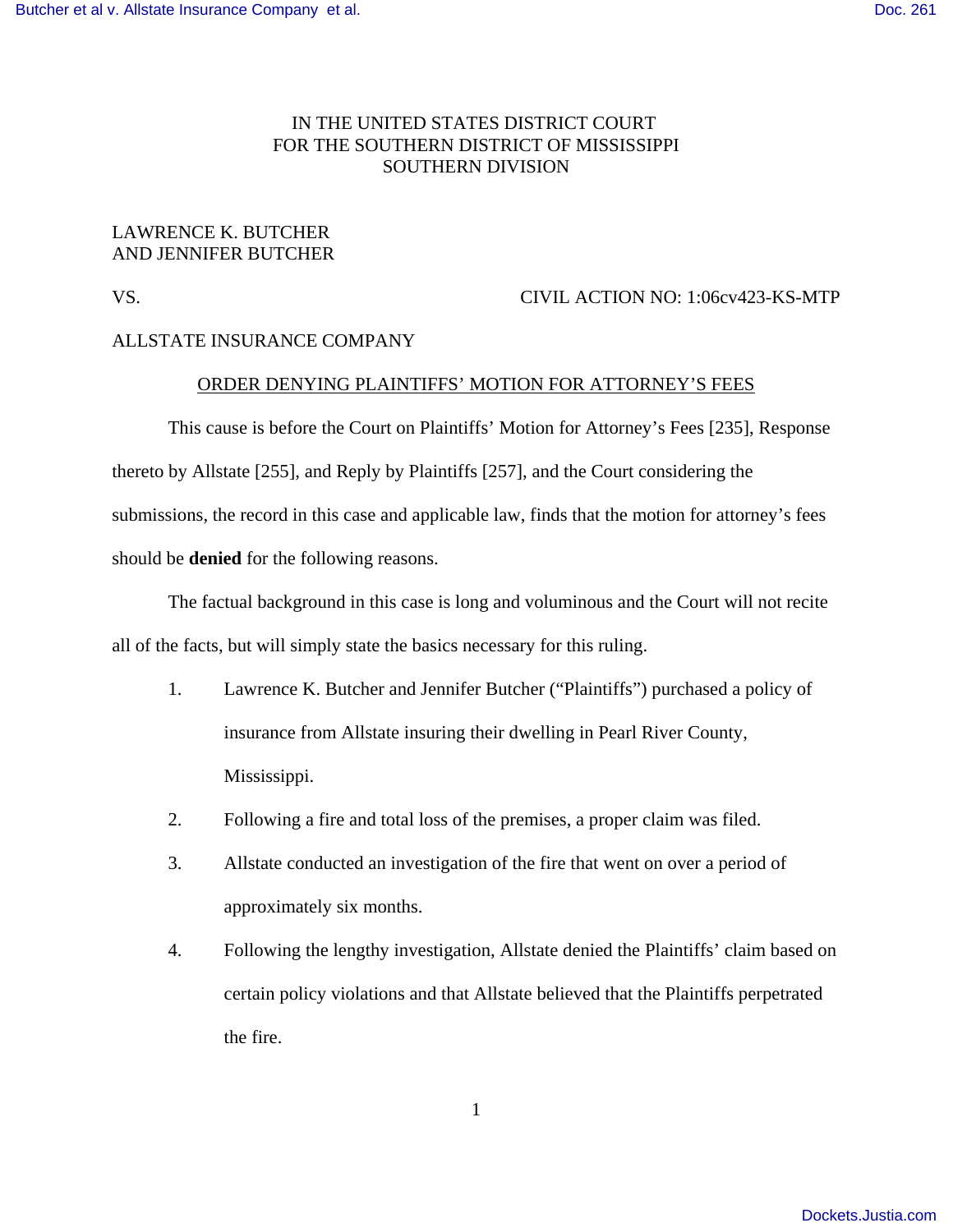- 5. Protracted and significant litigation occurred when the Plaintiffs filed suit for breach of contract. Throughout this Court's involvement in this litigation, the Court ruled as follows:
	- A. That Allstate was not negligent in its investigation of Plaintiffs' claims;
	- B. That Allstate did not breach its duty of good faith and fair dealing;
	- C. That an arguable reason to deny the claim existed; and
	- D. That Allstate did not act with willful and wanton behavior or reckless disregard for plaintiffs so as to warrant punitive damages.
- 6. Following two trials (one resulting in a mistrial) the Court entered judgment on jury a jury verdict in favor of the Plaintiffs.

#### APPLICABLE LAW

The law in Mississippi is that absent a finding that an insurer lacked an arguable reason to deny a claim or that the insurer acted willfully or wantonly in denying the claim, that attorney's fees are not generally recoverable, absent statutory authority or a contractual obligation. *Mississippi Power v. Hanson*, 905 So. 2d 541, 542 (Miss. 2005), *Essinger v. Liberty Mutual Fire Insurance Company*, 534 F. 3d 450.

The parties have thoroughly set forth in the their briefing the applicable case law and in view of this Court's previous findings, the Court has determined that Mississippi law does not allow attorney's fees in this case. The Plaintiffs failed to make out a claim for punitive damages, breach by Allstate of it's duty of good faith and fair dealing, negligence by Allstate in its investigation, or that Allstate lacked an arguable reason to deny the claim. The Court, in numerous rulings throughout this litigation, made findings that established same.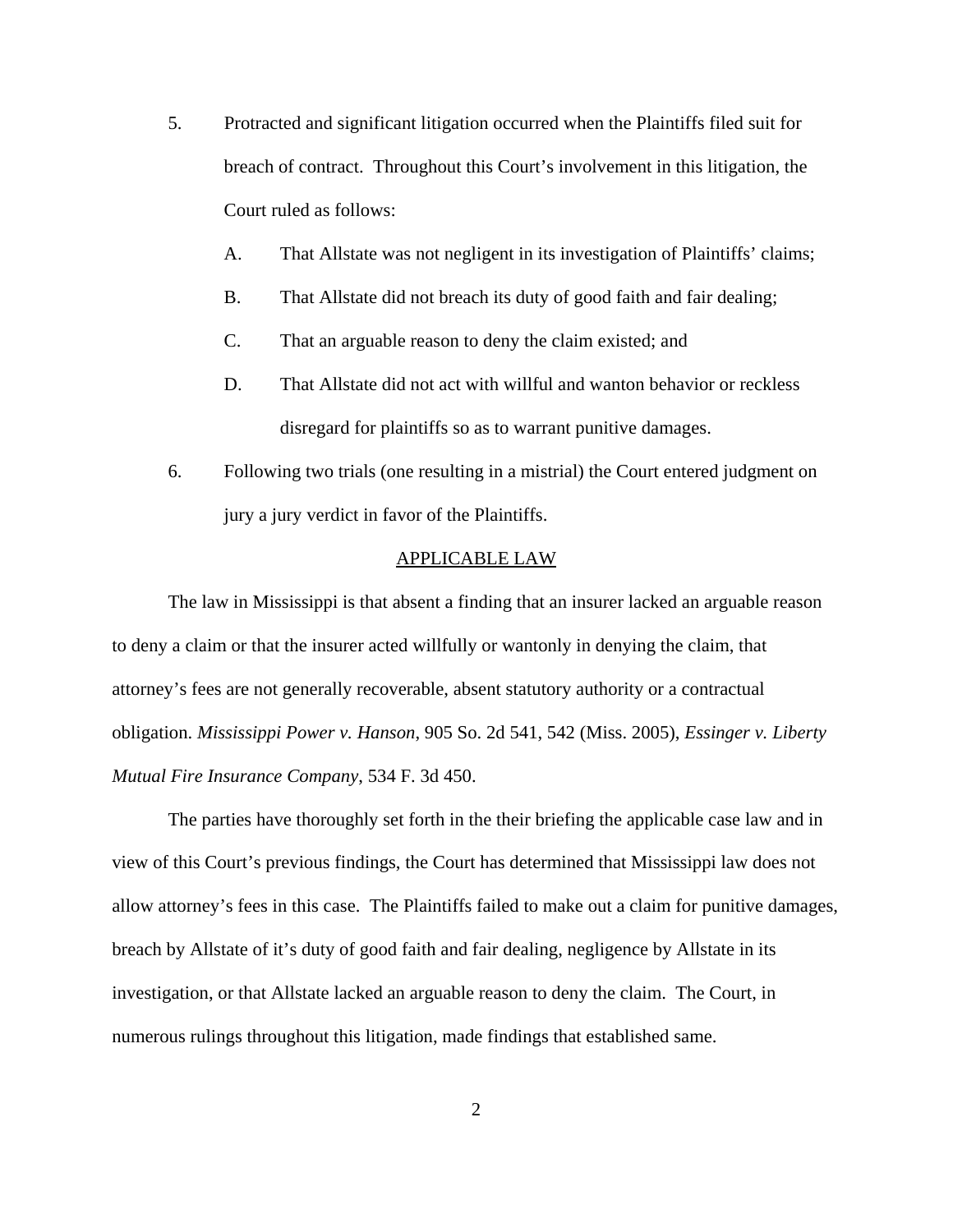Plaintiffs additionally make a pubic policy argument that attorney's fees should be allowed to make the Plaintiffs whole, in that it was necessary for them to incur the attorney's fees and the pursue the litigation in order to have Allstate found to have breached the contract.

It is obvious to all that the Butchers spent substantial sums on this litigation. This Court has no reason to dispute the time sheets and expense charges submitted by the Plaintiffs' attorneys, and no substantial reasons have been advocated by Allstate to challenge the reasonableness and necessity of the attorney's fees and costs. The Plaintiffs would have never recovered on their policy without the expenditures. The Plaintiffs are obviously not "whole" because their recovery on the policy was reduced by the amount of attorney's fees necessarily expended to recover same. Mississippi courts have recognized this fact but have not ordered attorney's fees when punitive damages, negligence, breach of duty of good faith and fair dealing, and absence of an arguable reason to deny the claim have not been found.

This Court has attempted to strictly apply Mississippi law in this case and a public policy award of attorney's fees is not the law in Mississippi. Maybe it should be or maybe the legislature should address this and statutorily amend what damages are recoverable in insurance claims, but this has not been done. In this case, Allstate believed that there were violations of the policy that justified a denial of coverage and that the Plaintiffs burned or procured the burning of their home. There was an immense amount of testimony and investigation by both sides. The Plaintiffs disputed Allstate's reasoning and basis for denying the claim and we have had this significant litigation to resolve the dispute. This Court has previously found that Allstate had an arguable reason to deny the claim and the Plaintiffs believe that they did not. This was simply a dispute as to what the facts of the investigation revealed. The jury resolved the case in favor of